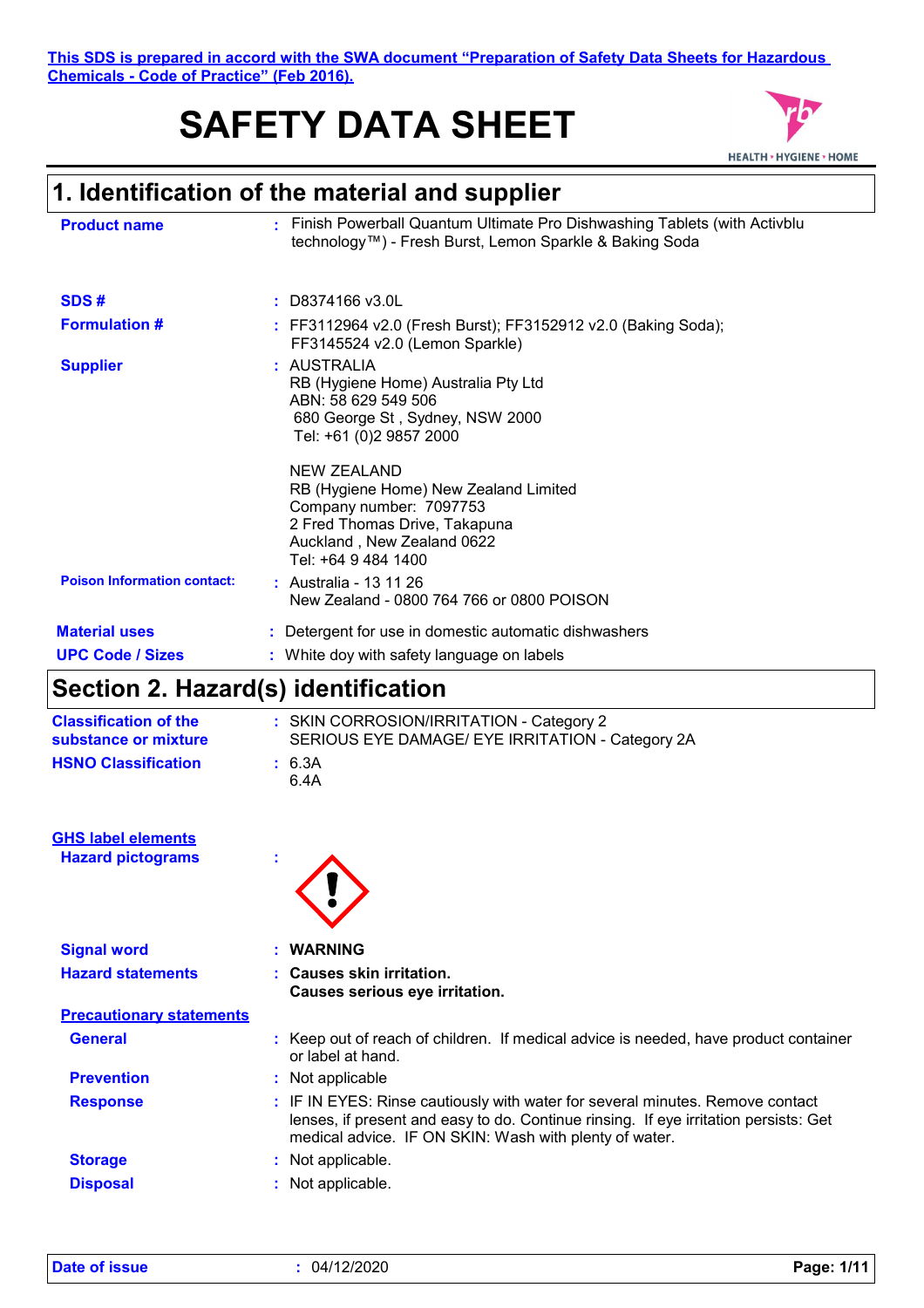# **Section 2. Hazard(s) identification**

| <b>Supplemental label</b><br><b>elements</b>           | : Contains Subtilisin. May produce an allergic reaction.                                         |
|--------------------------------------------------------|--------------------------------------------------------------------------------------------------|
|                                                        | <b>Ingredient Declaration:</b>                                                                   |
|                                                        | 15 - <30% non-ionic surfactants                                                                  |
|                                                        | $5 - 15\%$ oxygen-based bleaching agents                                                         |
|                                                        | 5 - <15% polycarboxylates, phosphonates                                                          |
|                                                        | <u> Fresh/Regular – flanker: #3112964</u>                                                        |
|                                                        | Contains Enzymes (subtilisin, amylase), perfumes (Benzyl Benzoate, Geraniol)                     |
|                                                        | Baking Soda-flanker: #3152912                                                                    |
|                                                        | Contains Enzymes (subtilisin, amylase), perfumes (Benzyl Benzoate, Geraniol)                     |
|                                                        | Lemon– flanker: # 3145524                                                                        |
|                                                        | Contains Enzymes (subtilisin, amylase), perfumes (Geraniol, Limonene)                            |
| <b>Recommendations</b>                                 | : Handle with dry hands only. Do not ingest. If product is ingested then seek medical<br>advice. |
| Other hazards which do not<br>result in classification | : None known.                                                                                    |
|                                                        |                                                                                                  |

# **Section 3. Composition and ingredient information**

**Substance/mixture :**

: Mixture

| <b>Ingredient name</b>                                    | $%$ (w/w)       | <b>CAS number</b> |
|-----------------------------------------------------------|-----------------|-------------------|
| l sodium carbonate                                        | $\geq 10 - 530$ | 497-19-8          |
| disodium carbonate, compound with hydrogen peroxide (2:3) | 1≥10 - <25      | 15630-89-4        |
| Alcohols, C12-14, ethoxylated propoxylated                | $\geq 10 - 25$  | 68439-51-0        |
| Phosphonic acid, (1-hydroxyethylidene) bis-, sodium salt  | I≥5 - ≤10       | 29329-71-3        |
| Tolyltriazol                                              | ั<1             | 29385-43-1        |
| l subtilisin.                                             | -≺1             | $9014 - 01 - 1$   |

### **Other Non-hazardous ingredients to 100%**

**Occupational exposure limits, if available, are listed in Section 8.**

### **Section 4. First aid measures**

### **Description of necessary first aid measures**

| <b>Eye contact</b>  | : Immediately flush eyes with plenty of water, occasionally lifting the upper and lower<br>eyelids. Check for and remove any contact lenses. Continue to rinse for at least 10<br>minutes. Get medical attention.                                                                                                                                                                                                                                                                                                                                                                                                                                                                                                                                                      |
|---------------------|------------------------------------------------------------------------------------------------------------------------------------------------------------------------------------------------------------------------------------------------------------------------------------------------------------------------------------------------------------------------------------------------------------------------------------------------------------------------------------------------------------------------------------------------------------------------------------------------------------------------------------------------------------------------------------------------------------------------------------------------------------------------|
| <b>Inhalation</b>   | : Remove victim to fresh air and keep at rest in a position comfortable for breathing.<br>If not breathing, if breathing is irregular or if respiratory arrest occurs, provide<br>artificial respiration or oxygen by trained personnel. It may be dangerous to the<br>person providing aid to give mouth-to-mouth resuscitation. Get medical attention if<br>adverse health effects persist or are severe. If unconscious, place in recovery<br>position and get medical attention immediately. Maintain an open airway. Loosen<br>tight clothing such as a collar, tie, belt or waistband. In case of inhalation of<br>decomposition products in a fire, symptoms may be delayed. The exposed person<br>may need to be kept under medical surveillance for 48 hours. |
| <b>Skin contact</b> | : Flush contaminated skin with plenty of water. Remove contaminated clothing and<br>shoes. Continue to rinse for at least 10 minutes. Get medical attention. Wash<br>clothing before reuse. Clean shoes thoroughly before reuse.                                                                                                                                                                                                                                                                                                                                                                                                                                                                                                                                       |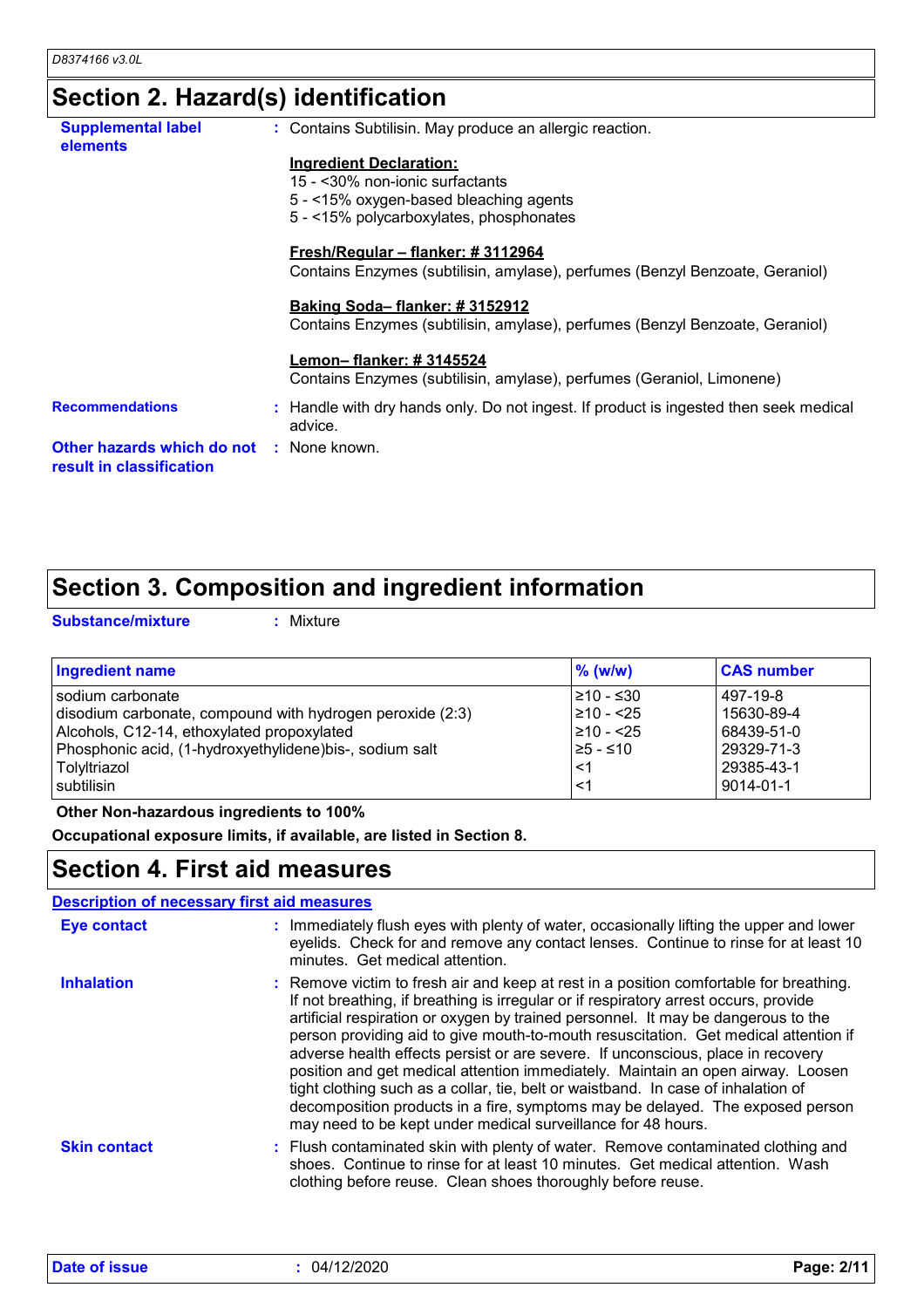### **Section 4. First aid measures**

| <b>Ingestion</b>                                   | : Wash out mouth with water. Remove dentures if any. Remove victim to fresh air<br>and keep at rest in a position comfortable for breathing. If material has been<br>swallowed and the exposed person is conscious, give small quantities of water to<br>drink. Stop if the exposed person feels sick as vomiting may be dangerous. Do not<br>induce vomiting unless directed to do so by medical personnel. If vomiting occurs,<br>the head should be kept low so that vomit does not enter the lungs. Get medical<br>attention if adverse health effects persist or are severe. Never give anything by<br>mouth to an unconscious person. If unconscious, place in recovery position and get<br>medical attention immediately. Maintain an open airway. Loosen tight clothing such<br>as a collar, tie, belt or waistband. |
|----------------------------------------------------|------------------------------------------------------------------------------------------------------------------------------------------------------------------------------------------------------------------------------------------------------------------------------------------------------------------------------------------------------------------------------------------------------------------------------------------------------------------------------------------------------------------------------------------------------------------------------------------------------------------------------------------------------------------------------------------------------------------------------------------------------------------------------------------------------------------------------|
| Most important symptoms/effects, acute and delayed |                                                                                                                                                                                                                                                                                                                                                                                                                                                                                                                                                                                                                                                                                                                                                                                                                              |
| <b>Potential acute health effects</b>              |                                                                                                                                                                                                                                                                                                                                                                                                                                                                                                                                                                                                                                                                                                                                                                                                                              |
| <b>Eye contact</b>                                 | : Causes serious eye irritation.                                                                                                                                                                                                                                                                                                                                                                                                                                                                                                                                                                                                                                                                                                                                                                                             |
| <b>Inhalation</b>                                  | : No known significant effects or critical hazards.                                                                                                                                                                                                                                                                                                                                                                                                                                                                                                                                                                                                                                                                                                                                                                          |
| <b>Skin contact</b>                                | : Causes skin irritation.                                                                                                                                                                                                                                                                                                                                                                                                                                                                                                                                                                                                                                                                                                                                                                                                    |
| <b>Ingestion</b>                                   | : No known significant effects or critical hazards.                                                                                                                                                                                                                                                                                                                                                                                                                                                                                                                                                                                                                                                                                                                                                                          |
| <b>Over-exposure signs/symptoms</b>                |                                                                                                                                                                                                                                                                                                                                                                                                                                                                                                                                                                                                                                                                                                                                                                                                                              |
| <b>Eye contact</b>                                 | : Adverse symptoms may include the following:<br>pain or irritation<br>watering<br>redness                                                                                                                                                                                                                                                                                                                                                                                                                                                                                                                                                                                                                                                                                                                                   |
| <b>Inhalation</b>                                  | : No specific data.                                                                                                                                                                                                                                                                                                                                                                                                                                                                                                                                                                                                                                                                                                                                                                                                          |
| <b>Skin contact</b>                                | : Adverse symptoms may include the following:<br>irritation<br>redness                                                                                                                                                                                                                                                                                                                                                                                                                                                                                                                                                                                                                                                                                                                                                       |
| <b>Ingestion</b>                                   | : No specific data.                                                                                                                                                                                                                                                                                                                                                                                                                                                                                                                                                                                                                                                                                                                                                                                                          |
|                                                    | Indication of immediate medical attention and special treatment needed, if necessary                                                                                                                                                                                                                                                                                                                                                                                                                                                                                                                                                                                                                                                                                                                                         |
| <b>Notes to physician</b>                          | : In case of inhalation of decomposition products in a fire, symptoms may be delayed.<br>The exposed person may need to be kept under medical surveillance for 48 hours.                                                                                                                                                                                                                                                                                                                                                                                                                                                                                                                                                                                                                                                     |
| <b>Specific treatments</b>                         | : No specific treatment.                                                                                                                                                                                                                                                                                                                                                                                                                                                                                                                                                                                                                                                                                                                                                                                                     |
| <b>Protection of first-aiders</b>                  | : No action shall be taken involving any personal risk or without suitable training. It<br>may be dangerous to the person providing aid to give mouth-to-mouth resuscitation.                                                                                                                                                                                                                                                                                                                                                                                                                                                                                                                                                                                                                                                |
|                                                    |                                                                                                                                                                                                                                                                                                                                                                                                                                                                                                                                                                                                                                                                                                                                                                                                                              |

### **See toxicological information (Section 11)**

# **Section 5. Fire-fighting measures**

| <b>Extinguishing media</b>                           |                                                                                                                                                                                   |
|------------------------------------------------------|-----------------------------------------------------------------------------------------------------------------------------------------------------------------------------------|
| <b>Suitable extinguishing</b><br>media               | : Use an extinguishing agent suitable for the surrounding fire.                                                                                                                   |
| <b>Unsuitable extinguishing</b><br>media             | : None known.                                                                                                                                                                     |
| <b>Specific hazards arising</b><br>from the chemical | : No specific fire or explosion hazard.                                                                                                                                           |
| <b>Hazardous thermal</b><br>decomposition products   | : Decomposition products may include the following materials:<br>carbon dioxide<br>carbon monoxide<br>nitrogen oxides<br>sulfur oxides<br>phosphorus oxides<br>metal oxide/oxides |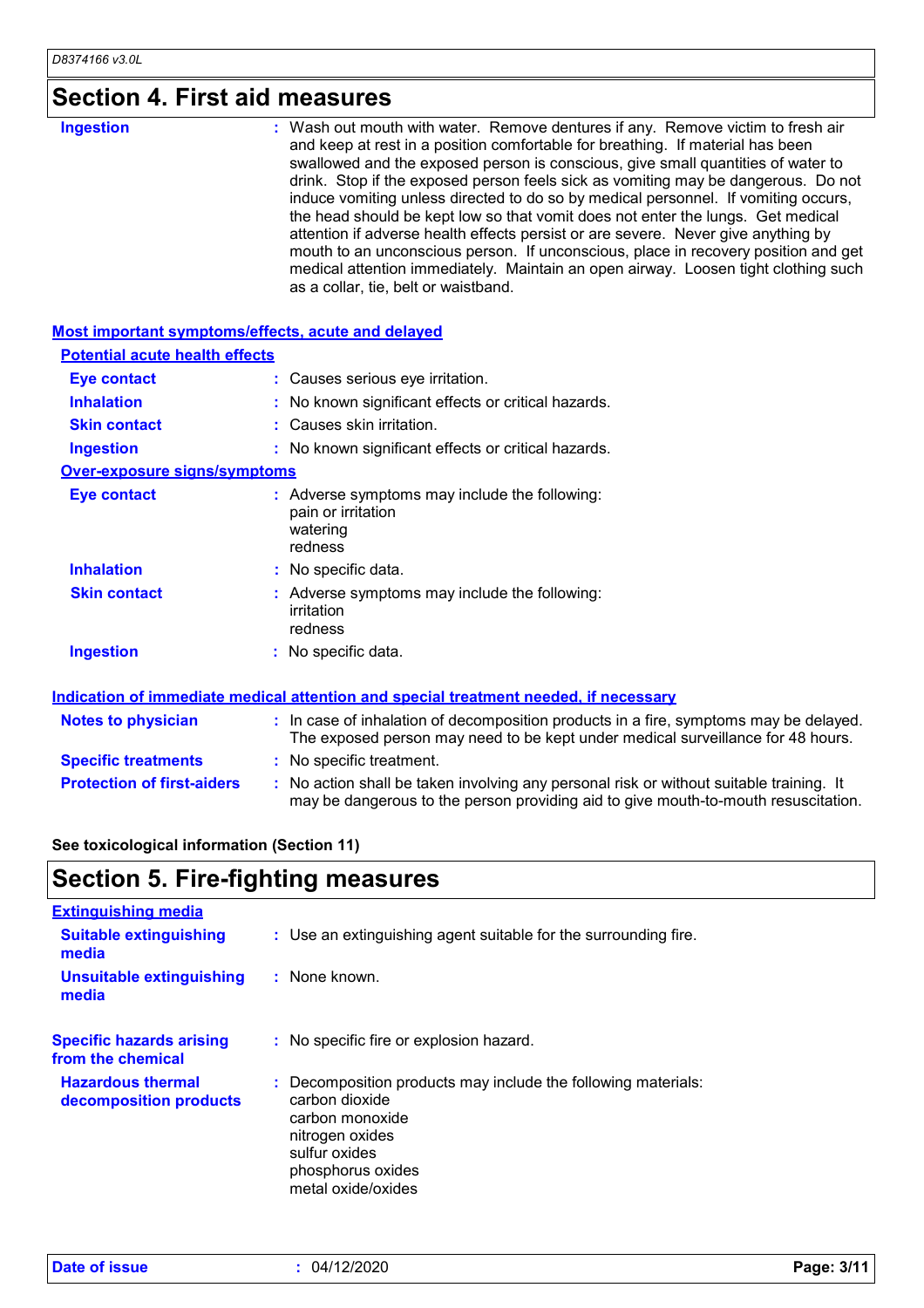# **Section 5. Fire-fighting measures**

| <b>Special protective actions</b><br>for fire-fighters | : Promptly isolate the scene by removing all persons from the vicinity of the incident if<br>there is a fire. No action shall be taken involving any personal risk or without<br>suitable training. |  |
|--------------------------------------------------------|-----------------------------------------------------------------------------------------------------------------------------------------------------------------------------------------------------|--|
| <b>Special protective actions</b><br>for fire-fighters | : Fire-fighters should wear appropriate protective equipment and self-contained<br>breathing apparatus (SCBA) with a full face-piece operated in positive pressure<br>mode.                         |  |

## **Section 6. Accidental release measures**

|                                                       | <b>Personal precautions, protective equipment and emergency procedures</b>                                                                                                                                                                                                                                                                                                                                                                         |
|-------------------------------------------------------|----------------------------------------------------------------------------------------------------------------------------------------------------------------------------------------------------------------------------------------------------------------------------------------------------------------------------------------------------------------------------------------------------------------------------------------------------|
| For non-emergency<br>personnel                        | : No action shall be taken involving any personal risk or without suitable training.<br>Evacuate surrounding areas. Keep unnecessary and unprotected personnel from<br>entering. Do not touch or walk through spilled material. Provide adequate<br>ventilation. Wear appropriate respirator when ventilation is inadequate. Put on<br>appropriate personal protective equipment.                                                                  |
|                                                       | For emergency responders : If specialized clothing is required to deal with the spillage, take note of any<br>information in Section 8 on suitable and unsuitable materials. See also the<br>information in "For non-emergency personnel".                                                                                                                                                                                                         |
| <b>Environmental precautions</b>                      | : Avoid dispersal of spilled material and runoff and contact with soil, waterways,<br>drains and sewers. Inform the relevant authorities if the product has caused<br>environmental pollution (sewers, waterways, soil or air).                                                                                                                                                                                                                    |
| Methods and materials for containment and cleaning up |                                                                                                                                                                                                                                                                                                                                                                                                                                                    |
| <b>Small spill</b>                                    | : Move containers from spill area. Avoid dust generation. Using a vacuum with<br>HEPA filter will reduce dust dispersal. Place spilled material in a designated,<br>labeled waste container. Dispose of via a licensed waste disposal contractor.                                                                                                                                                                                                  |
| <b>Large spill</b>                                    | : Move containers from spill area. Approach release from upwind. Prevent entry into<br>sewers, water courses, basements or confined areas. Avoid dust generation. Do<br>not dry sweep. Vacuum dust with equipment fitted with a HEPA filter and place in a<br>closed, labeled waste container. Dispose of via a licensed waste disposal<br>contractor. Note: see Section 1 for emergency contact information and Section 13<br>for waste disposal. |

**See Section 1 for emergency contact information.**

**See Section 8 for information on appropriate personal protective equipment. See Section 13 for additional waste treatment information.**

## **Section 7. Handling and storage**

### **Precautions for safe handling**

| <b>Protective measures</b>                       | : Put on appropriate personal protective equipment (see Section 8). Do not ingest.<br>Avoid contact with eyes, skin and clothing. Keep in the original container or an<br>approved alternative made from a compatible material, kept tightly closed when not<br>in use. Empty containers retain product residue and can be hazardous. Do not<br>reuse container. |
|--------------------------------------------------|------------------------------------------------------------------------------------------------------------------------------------------------------------------------------------------------------------------------------------------------------------------------------------------------------------------------------------------------------------------|
| <b>Advice on general</b><br>occupational hygiene | : Eating, drinking and smoking should be prohibited in areas where this material is<br>handled, stored and processed. Workers should wash hands and face before<br>eating, drinking and smoking. Remove contaminated clothing and protective<br>equipment before entering eating areas. See also Section 8 for additional<br>information on hygiene measures.    |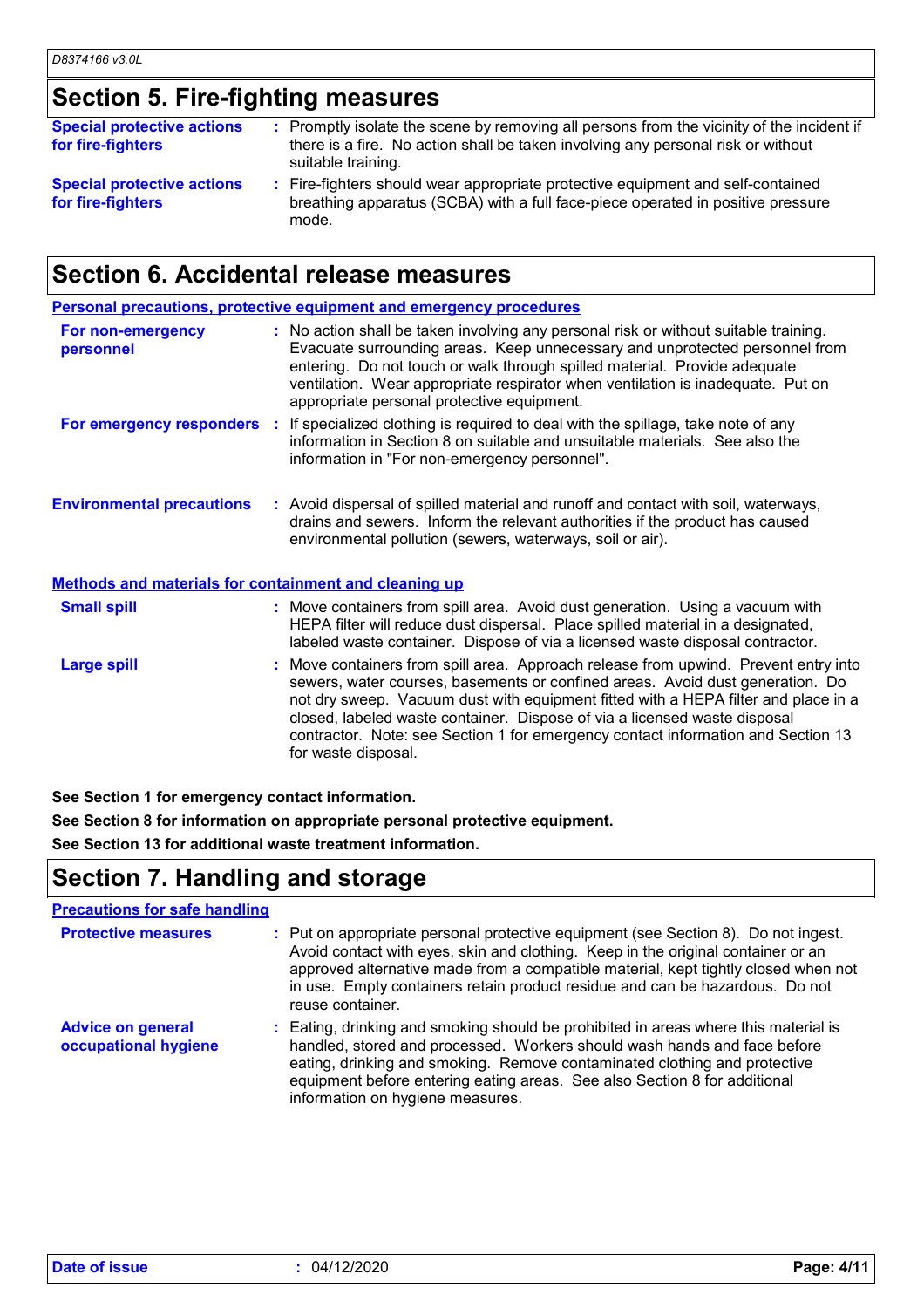# **Section 7. Handling and storage**

| including any<br><b>incompatibilities</b> | <b>Conditions for safe storage, </b> : Do not store above the following temperature: $30^{\circ}$ C (86°F). Store in accordance<br>with local regulations. Store in original container protected from direct sunlight in a<br>dry, cool and well-ventilated area, away from incompatible materials (see Section 10)<br>and food and drink. Keep container tightly closed and sealed until ready for use.<br>Containers that have been opened must be carefully resealed and kept upright to<br>prevent leakage. Do not store in unlabeled containers. Use appropriate<br>containment to avoid environmental contamination. See Section 10 for incompatible<br>materials before handling or use. |
|-------------------------------------------|-------------------------------------------------------------------------------------------------------------------------------------------------------------------------------------------------------------------------------------------------------------------------------------------------------------------------------------------------------------------------------------------------------------------------------------------------------------------------------------------------------------------------------------------------------------------------------------------------------------------------------------------------------------------------------------------------|
|-------------------------------------------|-------------------------------------------------------------------------------------------------------------------------------------------------------------------------------------------------------------------------------------------------------------------------------------------------------------------------------------------------------------------------------------------------------------------------------------------------------------------------------------------------------------------------------------------------------------------------------------------------------------------------------------------------------------------------------------------------|

## **Section 8. Exposure controls and personal protection**

### **Control parameters**

**Australia**

| <b>Occupational exposure limits</b> |
|-------------------------------------|
|                                     |

None.

### **New Zealand**

**Occupational exposure limits : No exposure standard allocated.**

| Ingredient name | <b>Exposure limits</b>                                                                                                                                     |
|-----------------|------------------------------------------------------------------------------------------------------------------------------------------------------------|
| subtilisin      | NZ HSWA 2015 (New Zealand, 11/2017). Absorbed<br>  through skin.<br>WES-Ceiling: 0.00006 mg/m <sup>3</sup> , (measured as 100% pure<br>crystalline enzyme) |

| <b>Appropriate engineering</b><br><b>controls</b> | : Good general ventilation should be sufficient to control worker exposure to airborne<br>contaminants.                                                                                                   |
|---------------------------------------------------|-----------------------------------------------------------------------------------------------------------------------------------------------------------------------------------------------------------|
| <b>Environmental exposure</b>                     | : Emissions from ventilation or work process equipment should be checked to ensure<br>المتحديث بمرار المرجان والمتحاول والمتحاوي والملحوم ومحاويته والمتحدث والمتحدث والمحافظ والمتحدث والمتحدث والمحافلة |

#### **controls** they comply with the requirements of environmental protection legislation. In some cases, fume scrubbers, filters or engineering modifications to the process equipment will be necessary to reduce emissions to acceptable levels.

**Individual protection measures**

| <b>Hygiene measures</b>      | : Wash hands, forearms and face thoroughly after handling chemical products, before<br>eating, smoking and using the lavatory and at the end of the working period.<br>Appropriate techniques should be used to remove potentially contaminated clothing.<br>Wash contaminated clothing before reusing. Ensure that eyewash stations and<br>safety showers are close to the workstation location.                                                                                                                                                                                                                         |
|------------------------------|---------------------------------------------------------------------------------------------------------------------------------------------------------------------------------------------------------------------------------------------------------------------------------------------------------------------------------------------------------------------------------------------------------------------------------------------------------------------------------------------------------------------------------------------------------------------------------------------------------------------------|
| <b>Eye/face protection</b>   | : Safety eyewear complying with an approved standard should be used when a risk<br>assessment indicates this is necessary to avoid exposure to liquid splashes, mists,<br>gases or dusts. If contact is possible, the following protection should be worn,<br>unless the assessment indicates a higher degree of protection: chemical splash<br>goggles.                                                                                                                                                                                                                                                                  |
| <b>Skin protection</b>       |                                                                                                                                                                                                                                                                                                                                                                                                                                                                                                                                                                                                                           |
| <b>Hand protection</b>       | : Chemical-resistant, impervious gloves complying with an approved standard should<br>be worn at all times when handling chemical products if a risk assessment indicates<br>this is necessary. Considering the parameters specified by the glove manufacturer,<br>check during use that the gloves are still retaining their protective properties. It<br>should be noted that the time to breakthrough for any glove material may be<br>different for different glove manufacturers. In the case of mixtures, consisting of<br>several substances, the protection time of the gloves cannot be accurately<br>estimated. |
| <b>Body protection</b>       | : Personal protective equipment for the body should be selected based on the task<br>being performed and the risks involved and should be approved by a specialist<br>before handling this product.                                                                                                                                                                                                                                                                                                                                                                                                                       |
| <b>Other skin protection</b> | : Appropriate footwear and any additional skin protection measures should be<br>selected based on the task being performed and the risks involved and should be<br>approved by a specialist before handling this product.                                                                                                                                                                                                                                                                                                                                                                                                 |

**Date of issue :** 04/12/2020 **Page: 5/11**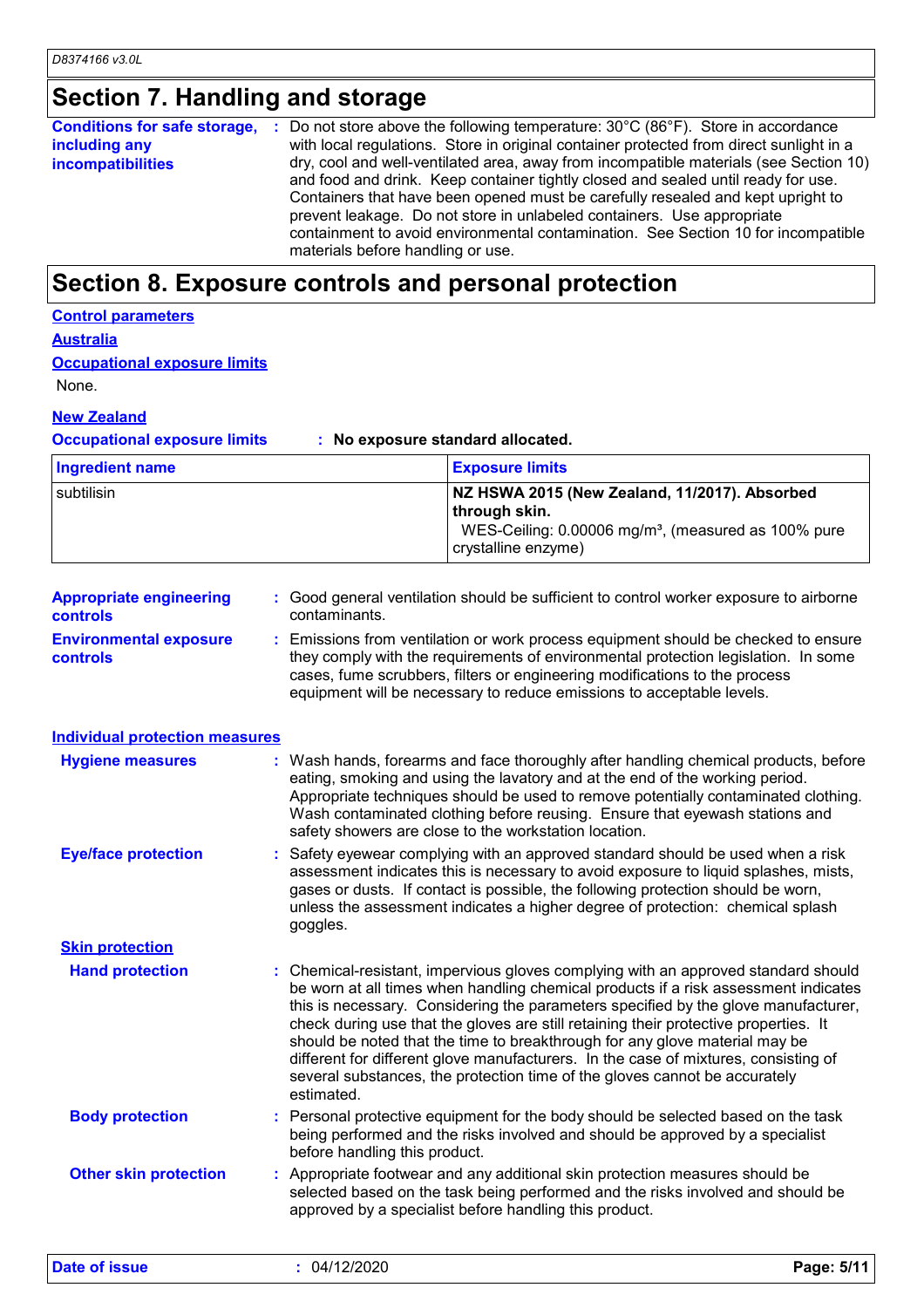# **Section 8. Exposure controls and personal protection**

### **Respiratory protection :**

Based on the hazard and potential for exposure, select a respirator that meets the appropriate standard or certification. Respirators must be used according to a respiratory protection program to ensure proper fitting, training, and other important aspects of use.

### **Section 9. Physical and chemical properties**

| <b>Appearance</b>                                 |    |                                                               |
|---------------------------------------------------|----|---------------------------------------------------------------|
| <b>Physical state</b>                             |    | $:$ Solid.                                                    |
| <b>Color</b>                                      |    | Red. White, Blue, / Yellow.                                   |
| Odor                                              |    | Fragrant.                                                     |
| <b>Odor threshold</b>                             |    | : Not available.                                              |
| pH                                                |    | 9.7 to 10.6 [Conc. (% w/w): 10%]                              |
|                                                   |    |                                                               |
| <b>Melting point</b>                              | ÷. | Not available.                                                |
| <b>Boiling point</b>                              |    | Not available.                                                |
| <b>Flash point</b>                                |    | Not available.                                                |
| <b>Evaporation rate</b>                           |    | Not available.                                                |
| <b>Flammability (solid, gas)</b>                  | ÷. | Not available.                                                |
| Lower and upper explosive<br>(flammable) limits   |    | Not available.                                                |
| <b>Vapor pressure</b>                             |    | : Not available.                                              |
| <b>Vapor density</b>                              |    | Not available.                                                |
| <b>Relative density</b>                           |    | Not available.                                                |
| <b>Solubility</b>                                 |    | Soluble in the following materials: cold water and hot water. |
| <b>Solubility in water</b>                        |    | Not available.                                                |
| <b>Partition coefficient: n-</b><br>octanol/water |    | Not available.                                                |
| <b>Auto-ignition temperature</b>                  |    | : Not available.                                              |
| <b>Decomposition temperature</b>                  |    | Not available.                                                |
| <b>SADT</b>                                       |    | $>55^{\circ}$ C (>131 $^{\circ}$ F)                           |
| <b>Heat of reaction</b>                           |    | : $<$ 300 J/g                                                 |
| <b>Viscosity</b>                                  |    | Not available.                                                |
| Flow time (ISO 2431)                              |    | Not available.                                                |
| <b>Aerosol product</b>                            |    |                                                               |

### **Section 10. Stability and reactivity**

| <b>Reactivity</b>                            | : No specific test data related to reactivity available for this product or its ingredients. |
|----------------------------------------------|----------------------------------------------------------------------------------------------|
| <b>Chemical stability</b>                    | : The product is stable.                                                                     |
|                                              | <b>Conditions of instability:</b> Do not expose to temperatures exceeding 50 °C/122 °F.      |
| <b>Possibility of hazardous</b><br>reactions | : Under normal conditions of storage and use, hazardous reactions will not occur.            |
| <b>Conditions to avoid</b>                   | : Keep away from heat and direct sunlight. Protect from moisture.                            |
| Incompatible materials                       | : No specific data.                                                                          |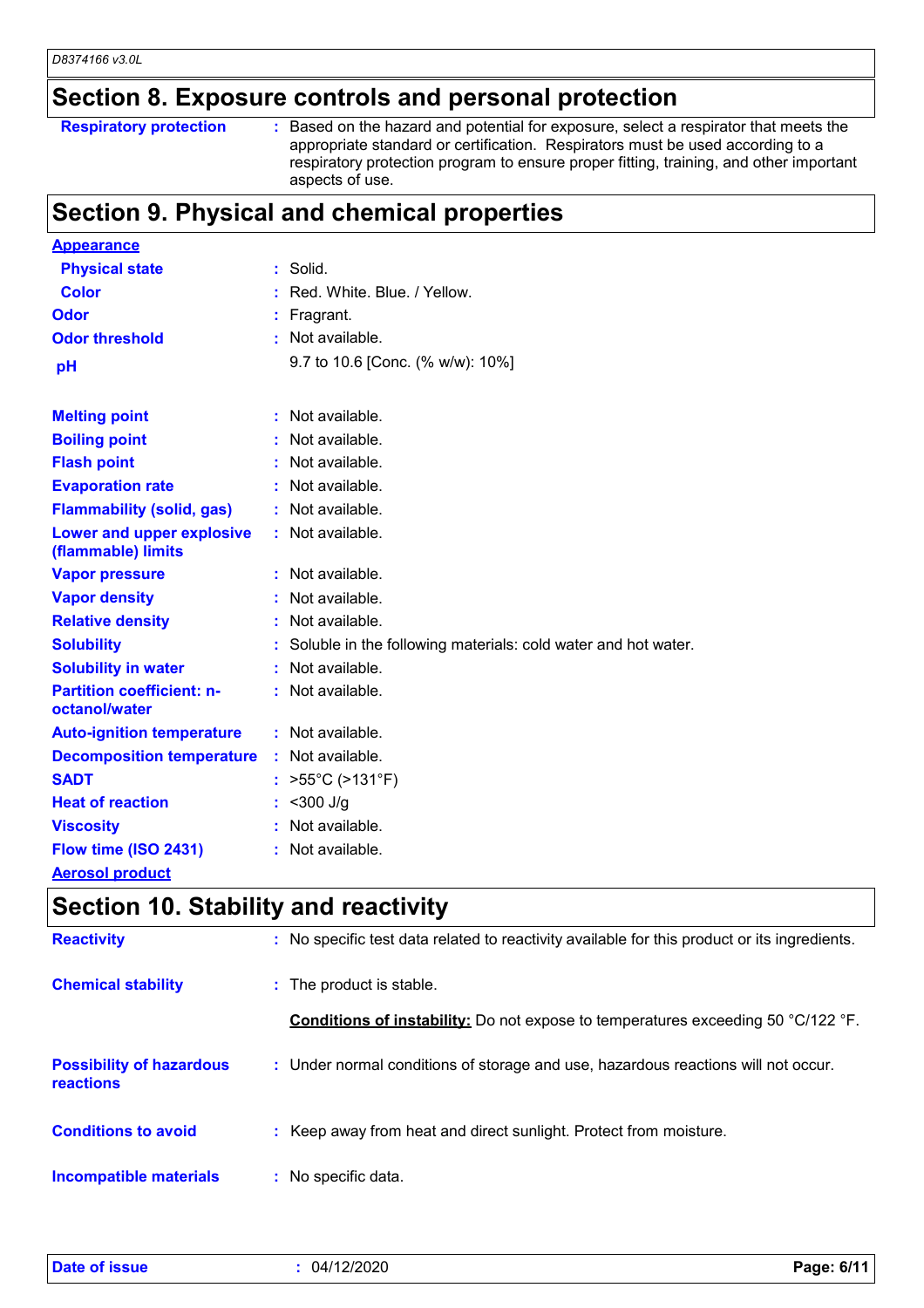# **Section 10. Stability and reactivity**

**Hazardous decomposition products**

Under normal conditions of storage and use, hazardous decomposition products **:** should not be produced.

# **Section 11. Toxicological information**

### **Information on toxicological effects**

### **Acute toxicity**

| <b>Product/ingredient name</b>                                  | <b>Result</b> | <b>Species</b> | <b>Dose</b> | <b>Exposure</b> |
|-----------------------------------------------------------------|---------------|----------------|-------------|-----------------|
| subtilisin                                                      | LD50 Oral     | Rat            | 3700 mg/kg  |                 |
| I sodium carbonate                                              | LD50 Dermal   | Rabbit         | >2000 mg/kg |                 |
|                                                                 | LD50 Oral     | Rat            | 2800 mg/kg  |                 |
| disodium carbonate,<br>compound with hydrogen<br>peroxide (2:3) | LD50 Oral     | Rat            | 1034 mg/kg  |                 |

# **Irritation/Corrosion**

**Conclusion/Summary :** Based on available data, the classification criteria are not met.

#### subtilisin Eyes - Moderate irritant Rabbit - 3 milligrams sodium carbonate Eyes - Mild irritant Rabbit - 0.5 minutes 100 milligrams<br>24 hours 100 - Eyes - Moderate irritant  $\vert$  Rabbit milligrams - **Product/ingredient name** Result **Result Result Species** Score **Exposure** Observation **Species**

| <b>Date of issue</b>                                                        | : 04/12/2020                                                        | Page: 7/11 |
|-----------------------------------------------------------------------------|---------------------------------------------------------------------|------------|
| <b>Aspiration hazard</b>                                                    |                                                                     |            |
| <b>Specific target organ toxicity (repeated exposure)</b><br>Not available. |                                                                     |            |
| <b>Specific target organ toxicity (single exposure)</b><br>Not available.   |                                                                     |            |
| <b>Conclusion/Summary</b>                                                   | : Based on available data, the classification criteria are not met. |            |
| <b>Conclusion/Summary</b><br><b>Teratogenicity</b><br>Not available.        | : Based on available data, the classification criteria are not met. |            |
| <b>Conclusion/Summary</b><br><b>Reproductive toxicity</b><br>Not available. | : Based on available data, the classification criteria are not met. |            |
| <b>Conclusion/Summary</b><br><b>Carcinogenicity</b><br>Not available.       | : Based on available data, the classification criteria are not met. |            |
| <b>Respiratory</b><br><b>Mutagenicity</b><br>Not available.                 | : Based on available data, the classification criteria are not met. |            |
| <b>Conclusion/Summary</b><br><b>Skin</b>                                    | : Based on available data, the classification criteria are not met. |            |
| <b>Sensitization</b><br>Not available.                                      |                                                                     |            |
| <b>Respiratory</b>                                                          | : Based on available data, the classification criteria are not met. |            |
| <b>Eyes</b>                                                                 | Based on Calculation Method: Causes serious eye irritation.         |            |
| <b>Skin</b>                                                                 | : Based on Calculation Method: Causes skin irritation.              |            |
| <b>Conclusion/Summary</b>                                                   |                                                                     |            |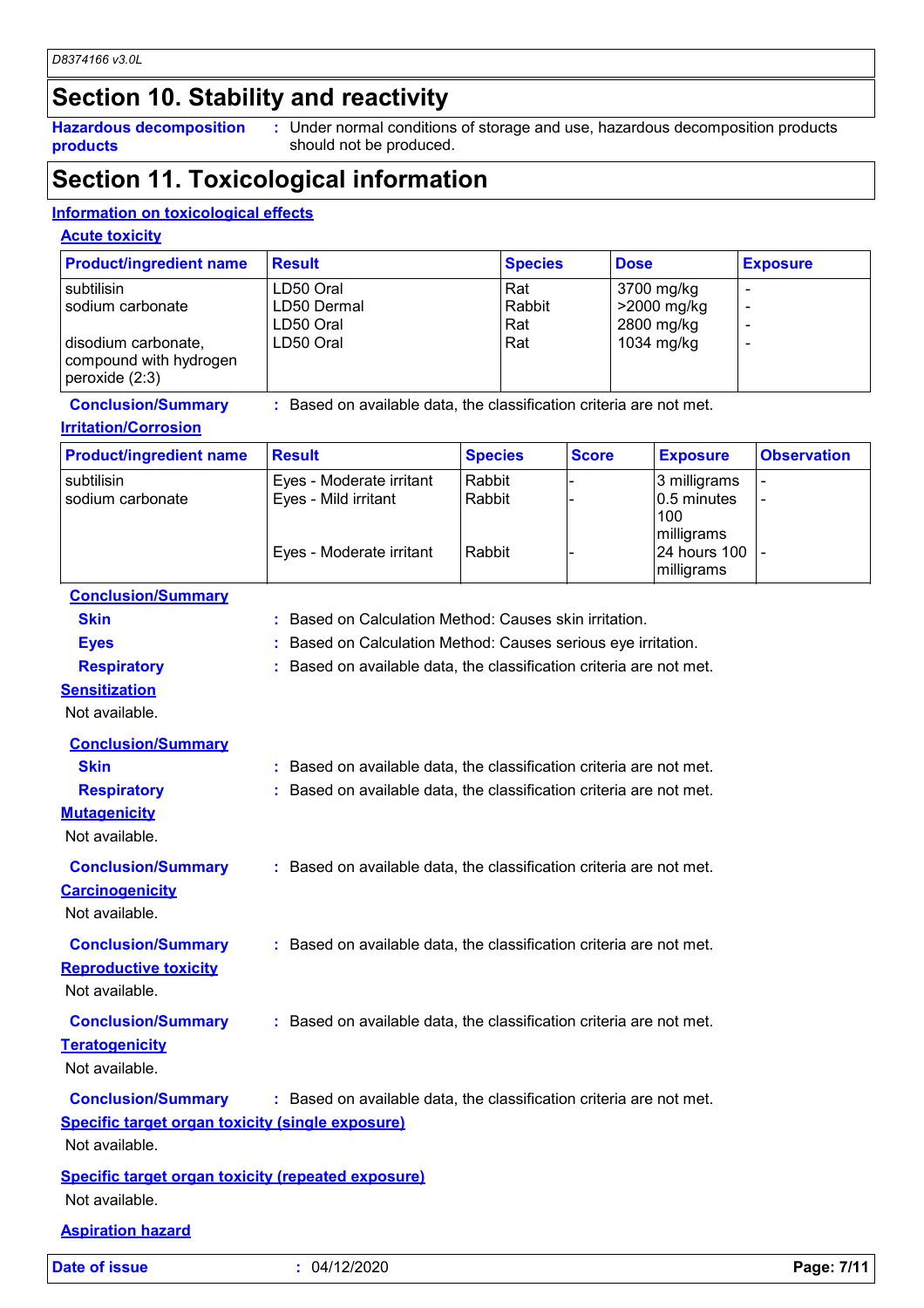# **Section 11. Toxicological information**

Not available.

| <b>Information on the likely</b><br>routes of exposure | : Not available.                                                                           |
|--------------------------------------------------------|--------------------------------------------------------------------------------------------|
| <b>Potential acute health effects</b>                  |                                                                                            |
| <b>Eye contact</b>                                     | : Causes serious eye irritation.                                                           |
| <b>Inhalation</b>                                      | : No known significant effects or critical hazards.                                        |
| <b>Skin contact</b>                                    | : Causes skin irritation.                                                                  |
| <b>Ingestion</b>                                       | : No known significant effects or critical hazards.                                        |
|                                                        | <b>Symptoms related to the physical, chemical and toxicological characteristics</b>        |
| <b>Eye contact</b>                                     | : Adverse symptoms may include the following:<br>pain or irritation<br>watering<br>redness |
| <b>Inhalation</b>                                      | : No specific data.                                                                        |
| <b>Skin contact</b>                                    | : Adverse symptoms may include the following:<br>irritation<br>redness                     |
| <b>Ingestion</b>                                       | : No specific data.                                                                        |
|                                                        | Delayed and immediate effects and also chronic effects from short and long term exposure   |
| <b>Short term exposure</b>                             |                                                                                            |
| <b>Potential immediate</b><br>effects                  | : Not available.                                                                           |
| <b>Potential delayed effects</b>                       | : Not available.                                                                           |
| <b>Long term exposure</b>                              |                                                                                            |
| <b>Potential immediate</b><br>effects                  | $:$ Not available.                                                                         |
| <b>Potential delayed effects</b>                       | $:$ Not available.                                                                         |
| <b>Potential chronic health effects</b>                |                                                                                            |
| Not available.                                         |                                                                                            |
| <b>Conclusion/Summary</b>                              | : Based on available data, the classification criteria are not met.                        |
| General                                                | No known significant effects or critical hazards.                                          |
| <b>Carcinogenicity</b>                                 | : No known significant effects or critical hazards.                                        |
| <b>Mutagenicity</b>                                    | : No known significant effects or critical hazards.                                        |
| <b>Teratogenicity</b>                                  | : No known significant effects or critical hazards.                                        |
| <b>Developmental effects</b>                           | : No known significant effects or critical hazards.                                        |

### **Fertility effects :** No known significant effects or critical hazards.

### **Numerical measures of toxicity**

### **Acute toxicity estimates**

| <b>Route</b> | <b>ATE value</b> |
|--------------|------------------|
| <b>Oral</b>  | 5868.67 mg/kg    |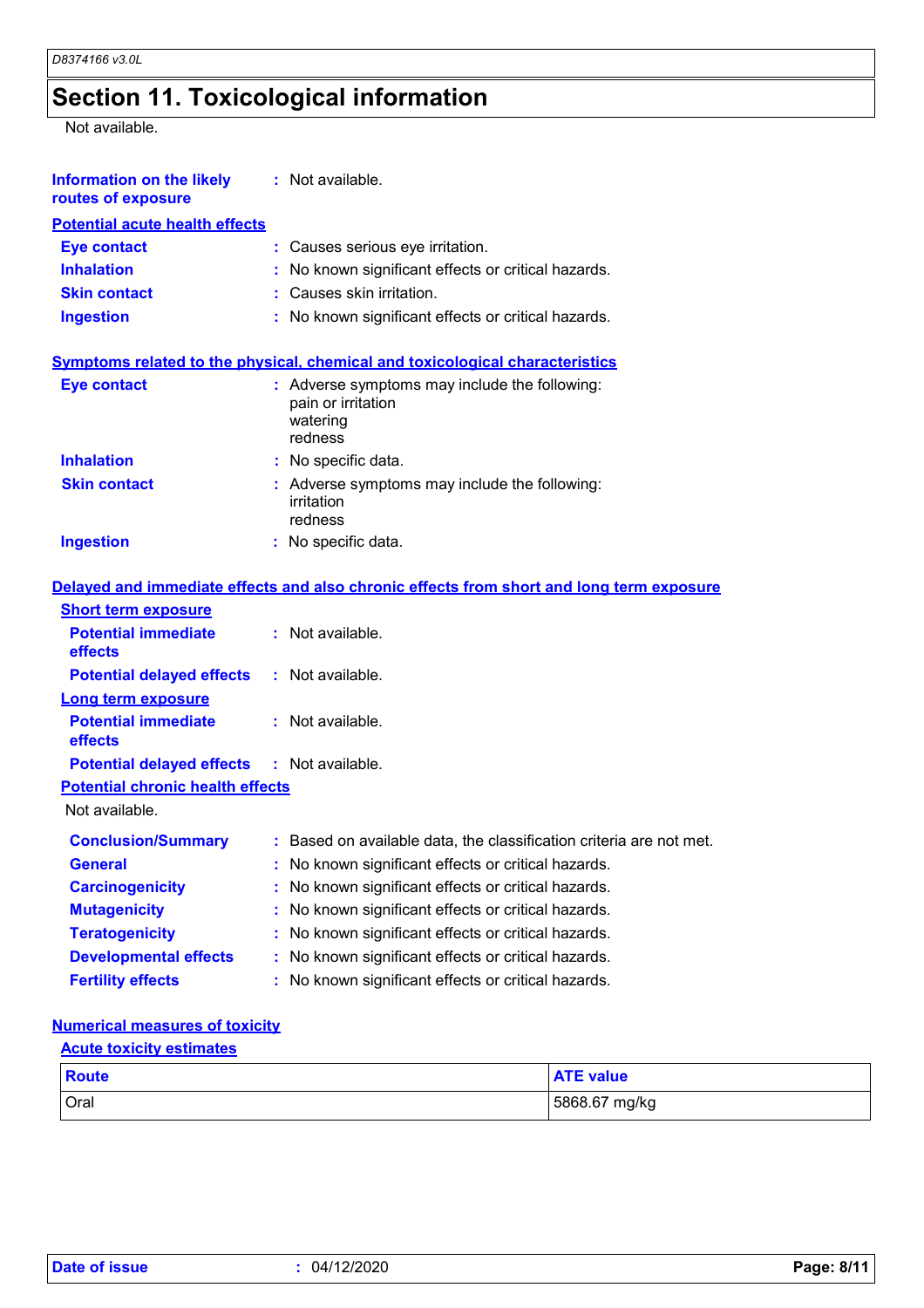# **Section 12. Ecological information**

### **Toxicity**

| <b>Product/ingredient name</b>                                  | <b>Result</b>                                                                                                                                        | <b>Species</b>                                                                                                 | <b>Exposure</b>                              |
|-----------------------------------------------------------------|------------------------------------------------------------------------------------------------------------------------------------------------------|----------------------------------------------------------------------------------------------------------------|----------------------------------------------|
| subtilisin                                                      | Acute EC50 23.78 mg/l Fresh water                                                                                                                    | Crustaceans - Ceriodaphnia<br>dubia - Neonate                                                                  | 48 hours                                     |
| sodium carbonate                                                | Acute EC50 242000 µg/l Fresh water<br>Acute LC50 176000 µg/l Fresh water<br>Acute LC50 265000 µg/l Fresh water<br>Acute LC50 300000 µg/l Fresh water | Algae - Navicula seminulum<br>Crustaceans - Amphipoda<br>Daphnia - Daphnia magna<br>Fish - Lepomis macrochirus | 96 hours<br>48 hours<br>48 hours<br>96 hours |
| disodium carbonate,<br>compound with hydrogen<br>peroxide (2:3) | Acute EC50 70 mg/l                                                                                                                                   | Algae - Chlorella emersonii                                                                                    | 240 hours                                    |
|                                                                 | Acute EC50 4.9 mg/l<br>Acute LC50 70.7 mg/l                                                                                                          | Daphnia - Daphnia Pulex<br>Fish - Pimephales promelas                                                          | 48 hours<br>48 hours                         |
| <b>Conclusion/Summary</b>                                       | Based on available data, the classification criteria are not met.                                                                                    |                                                                                                                |                                              |

### **Persistence and degradability**

| EU 301D Ready   60.1 % - Readily - 28 days<br>Alcohols, C12-14,                       |  |   |
|---------------------------------------------------------------------------------------|--|---|
| ethoxylated propoxylated<br><b>Biodegradability -</b><br><b>Closed Bottle</b><br>Гest |  | - |

**Conclusion/Summary :** Based on available data, the classification criteria are not met.

#### **Bioaccumulative potential**

Not available.

| <b>Mobility in soil</b>                                 |                  |
|---------------------------------------------------------|------------------|
| <b>Soil/water partition</b><br><b>coefficient (Koc)</b> | : Not available. |

**Other adverse effects** : No known significant effects or critical hazards.

# **Section 13. Disposal considerations**

| <b>Disposal methods</b> | : The generation of waste should be avoided or minimized wherever possible.<br>Disposal of this product, solutions and any by-products should at all times comply<br>with the requirements of environmental protection and waste disposal legislation<br>and any regional local authority requirements. Dispose of surplus and non-<br>recyclable products via a licensed waste disposal contractor. Waste should not be<br>disposed of untreated to the sewer unless fully compliant with the requirements of<br>all authorities with jurisdiction. Waste packaging should be recycled. Incineration or<br>landfill should only be considered when recycling is not feasible. This material and<br>its container must be disposed of in a safe way. Care should be taken when<br>handling emptied containers that have not been cleaned or rinsed out. Empty |
|-------------------------|---------------------------------------------------------------------------------------------------------------------------------------------------------------------------------------------------------------------------------------------------------------------------------------------------------------------------------------------------------------------------------------------------------------------------------------------------------------------------------------------------------------------------------------------------------------------------------------------------------------------------------------------------------------------------------------------------------------------------------------------------------------------------------------------------------------------------------------------------------------|
|                         | containers or liners may retain some product residues. Avoid dispersal of spilled<br>material and runoff and contact with soil, waterways, drains and sewers.                                                                                                                                                                                                                                                                                                                                                                                                                                                                                                                                                                                                                                                                                                 |

# **Section 14. Transport information**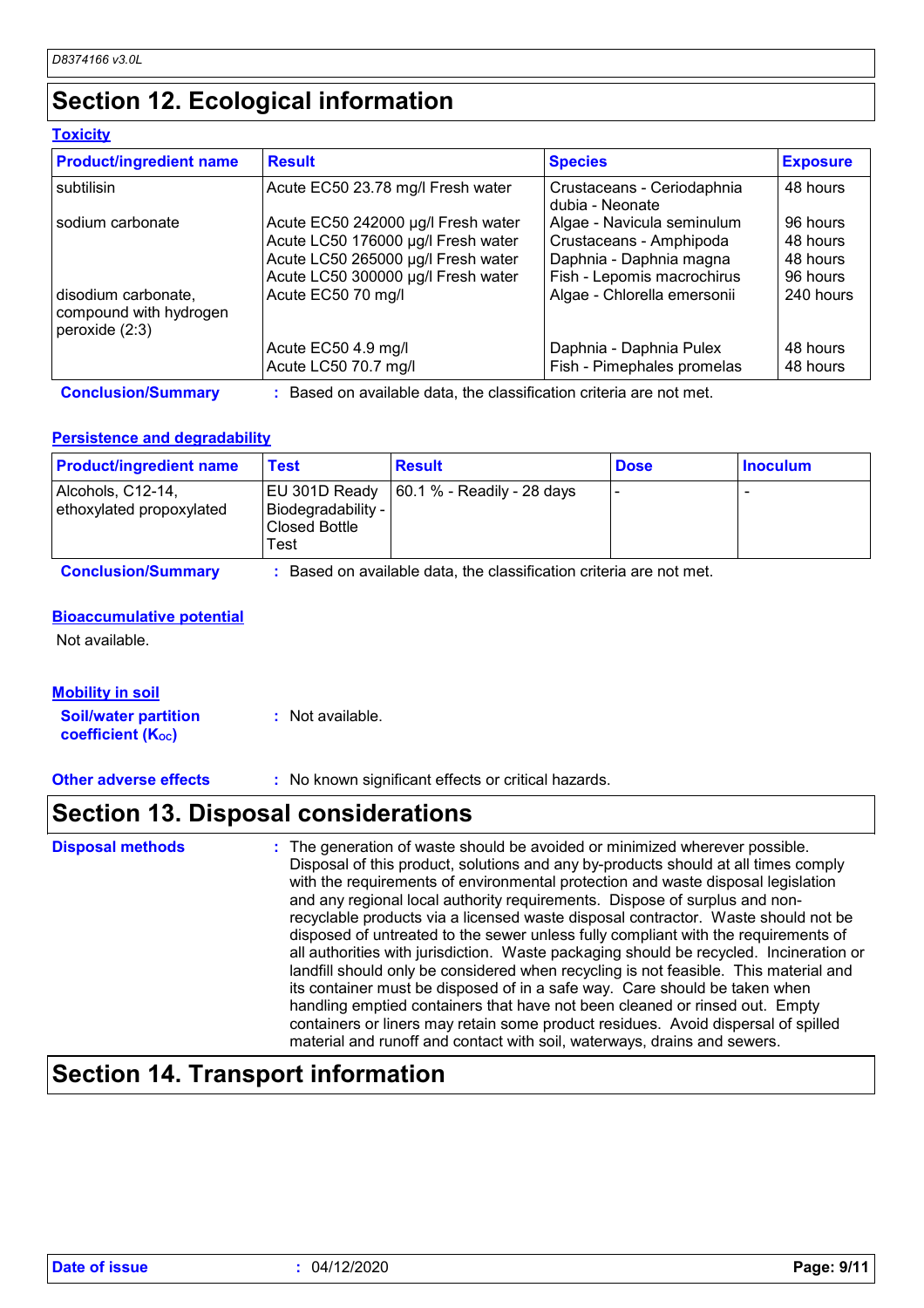# **Section 14. Transport information**

|                                      | <b>ADG</b>               | <b>ADR/RID</b> | <b>IMDG</b>    | <b>IATA</b>    |  |  |
|--------------------------------------|--------------------------|----------------|----------------|----------------|--|--|
| <b>UN number</b>                     | Not regulated.           | Not regulated. | Not regulated. | Not regulated. |  |  |
| <b>UN proper</b><br>shipping name    |                          |                |                |                |  |  |
| <b>Transport hazard</b><br>class(es) | $\overline{\phantom{0}}$ |                |                |                |  |  |
| <b>Packing group</b>                 | ۰                        |                |                |                |  |  |
| <b>Environmental</b><br>hazards      | No.                      | No.            | No.            | No.            |  |  |

#### **Special precautions for user** : For long distance transport of bulk material or shrunk pallet take into consideration sections 7 and 10.

**Transport within user's premises:** always transport in closed containers that are upright and secure. Ensure that persons transporting the product know what to do in the event of an accident or spillage.

**Transport in bulk according :** Not available. **to IMO instruments**

# **Section 15. Regulatory information**

**Standard for the Uniform Scheduling of Medicines and Poisons**

Not scheduled

**Model Work Health and Safety Regulations - Scheduled Substances**

No listed substance

| <b>Australia inventory (AICS)</b>                           | : All components are listed or exempted. |
|-------------------------------------------------------------|------------------------------------------|
| <b>New Zealand Inventory of</b><br><b>Chemicals (NZIoC)</b> | : All components are listed or exempted. |
| <b>HSNO Group Standard</b>                                  | : Cleaning Products (Subsidiary Hazard)  |
| <b>HSNO Approval Number</b>                                 | : HSR002530                              |
| <b>Approved Handler</b><br><b>Requirement</b>               | : No.                                    |
| <b>Tracking Requirement</b>                                 | : No.                                    |

# **Section 16. Any other relevant information**

| <b>BCF</b> = Bioconcentration Factor<br>GHS = Globally Harmonized System of Classification and Labelling of Chemicals<br>IATA = International Air Transport Association<br>IBC = Intermediate Bulk Container<br><b>IMDG = International Maritime Dangerous Goods</b><br>LogPow = logarithm of the octanol/water partition coefficient<br>MARPOL = International Convention for the Prevention of Pollution From Ships,<br>1973 as modified by the Protocol of 1978. ("Marpol" = marine pollution)<br>NOHSC = National Occupational Health and Safety Commission<br>SUSMP = Standard Uniform Schedule of Medicine and Poisons<br>$UN = United Nations$<br>Date of issue / Date of<br>: 04/12/2020 |  |
|--------------------------------------------------------------------------------------------------------------------------------------------------------------------------------------------------------------------------------------------------------------------------------------------------------------------------------------------------------------------------------------------------------------------------------------------------------------------------------------------------------------------------------------------------------------------------------------------------------------------------------------------------------------------------------------------------|--|
| revision<br><b>Date of issue</b><br>: 04/12/2020<br>Page: 10/11                                                                                                                                                                                                                                                                                                                                                                                                                                                                                                                                                                                                                                  |  |